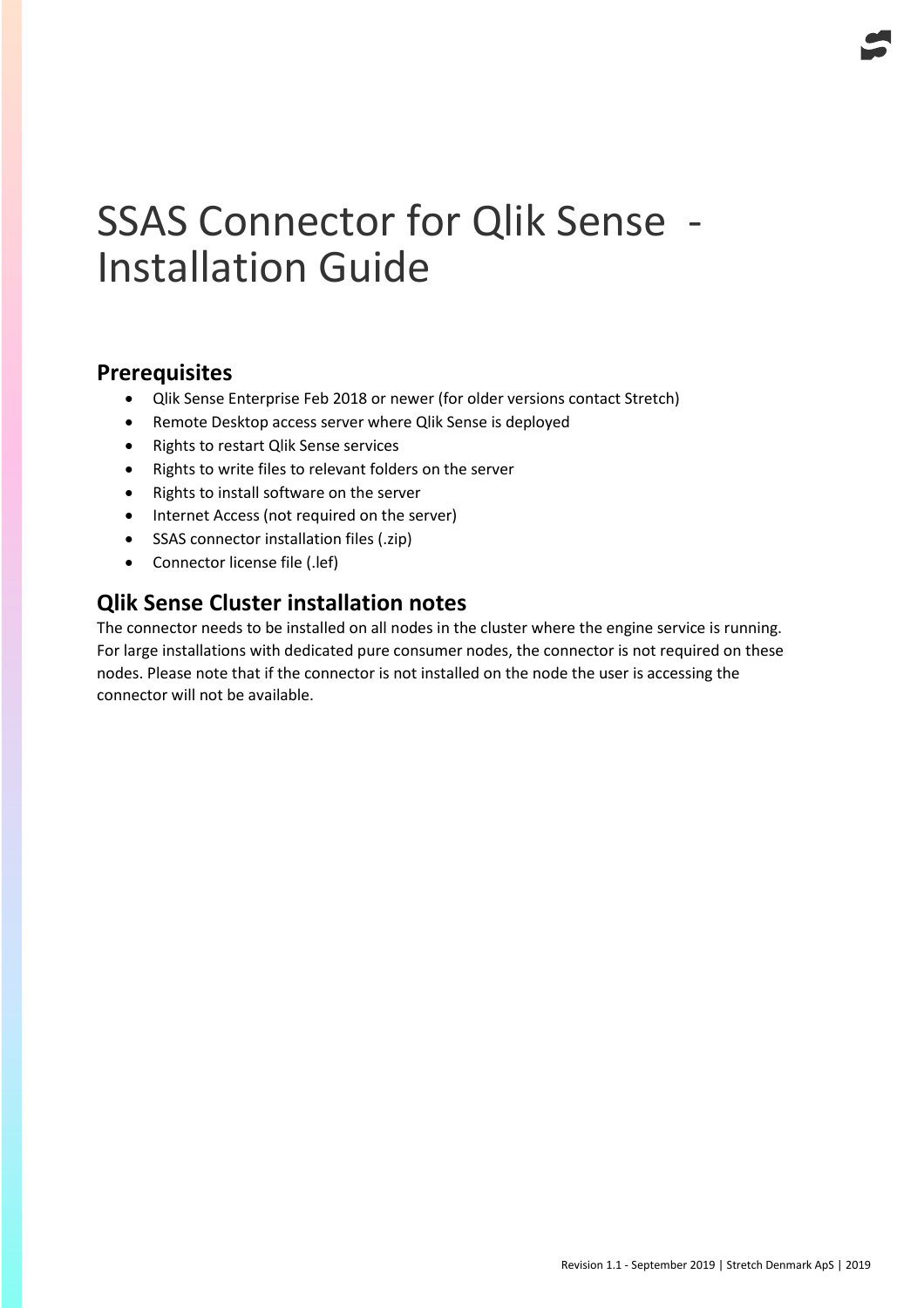# **Installation procedure**

#### 1. Install MSOLAP from

<https://docs.microsoft.com/en-us/azure/analysis-services/analysis-services-data-providers>

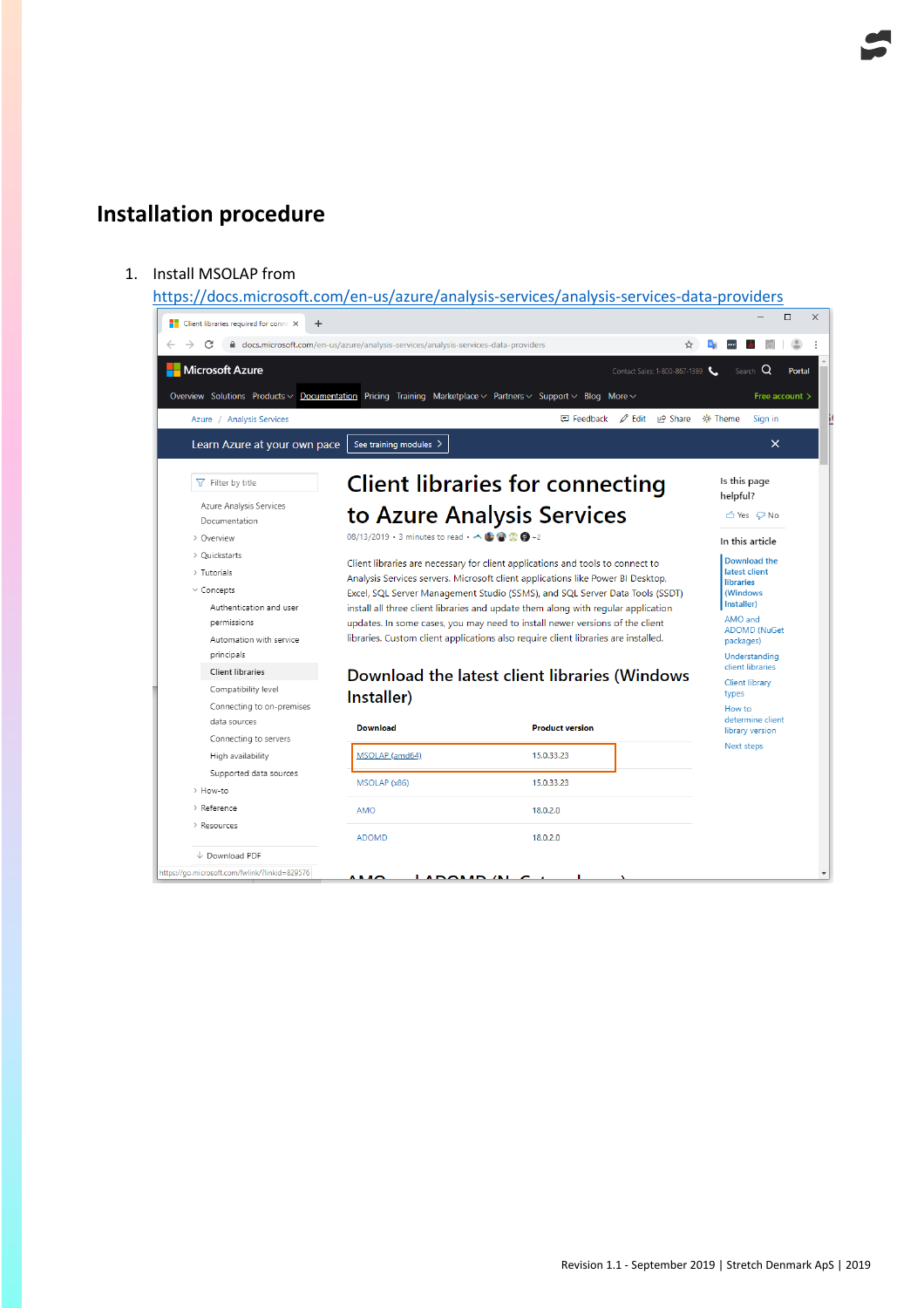## 2. Extract files from the .zip file



#### Content of zip-file

| ų,<br>∓∣                   |                      | Compressed Folder Tools | QvSSASConnector.zip                 | $\Box$          | ×                 |
|----------------------------|----------------------|-------------------------|-------------------------------------|-----------------|-------------------|
| File<br>Home               | View<br>Share        | Extract                 |                                     |                 | Ø<br>$\checkmark$ |
| QvSSASConnector.zip        |                      | Ō<br>v                  | Search QvSSASConnec p               |                 |                   |
|                            | Name                 | $\hat{\phantom{a}}$     | Type                                | Compressed size | Passw             |
| <b>A</b> Quick access      |                      |                         |                                     |                 |                   |
| Desktop                    | À.<br>≣<br>Notes.txt | QvSSASConnector         | File folder<br><b>Text Document</b> | 1 KB            | No                |
| Downloads                  | À                    |                         |                                     |                 |                   |
| Custom Data                | À                    |                         |                                     |                 |                   |
| 葟<br>Documents             | À                    |                         |                                     |                 |                   |
| $\blacksquare$ Pictures    | À                    |                         |                                     |                 |                   |
| Log                        |                      |                         |                                     |                 |                   |
| QvBigQueryConnec           |                      |                         |                                     |                 |                   |
| QvBigQueryConnec           |                      |                         |                                     |                 |                   |
| <b>Scripts</b>             |                      |                         |                                     |                 |                   |
| This PC                    |                      |                         |                                     |                 |                   |
| Network                    |                      |                         |                                     |                 |                   |
|                            |                      |                         |                                     |                 |                   |
|                            |                      |                         |                                     |                 |                   |
|                            | $\langle$            |                         |                                     |                 | $\,$              |
| 2 items<br>1 item selected |                      |                         |                                     |                 | 胆<br>$\equiv$     |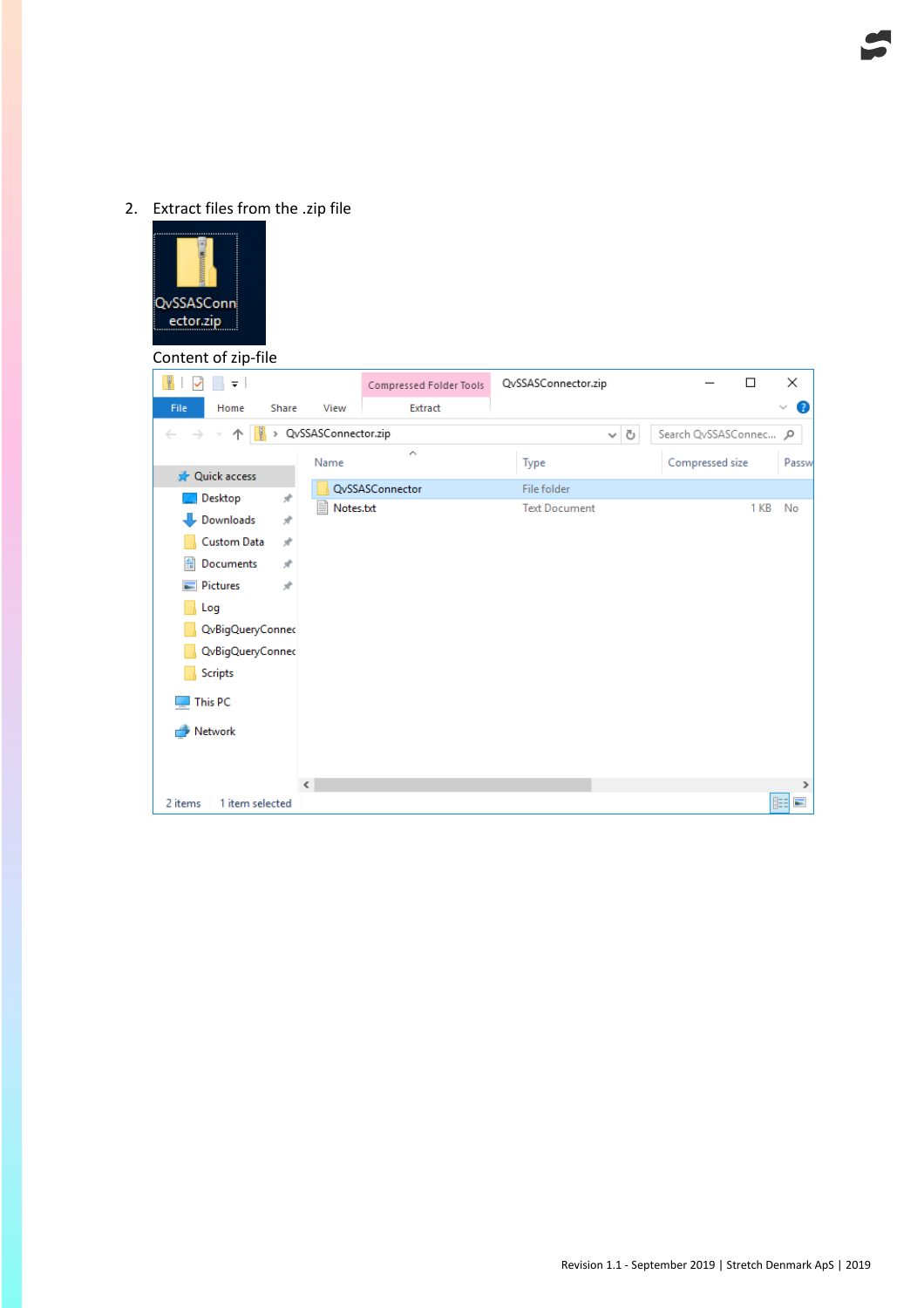3. Copy content from .zip file to customer data folder in Qlik. Location: "C:\Program Files\Common Files\Qlik\Custom Data"

| Custom Data<br>П<br>$\overline{\phantom{a}}$                                                   |   |                                      |                  | ×           |                   |
|------------------------------------------------------------------------------------------------|---|--------------------------------------|------------------|-------------|-------------------|
| File<br>Home<br>Share<br>View                                                                  |   |                                      |                  |             | Q<br>$\checkmark$ |
| « Program Files > Common Files > Qlik > Custom Data<br>Search Custom Data<br>Ō<br>$\checkmark$ |   |                                      |                  | مر          |                   |
| <b>Duick access</b>                                                                            |   | ∼<br>Name                            | Date modified    | Type        | Size              |
| st.                                                                                            |   | QvBigQueryConnector                  | 21-08-2019 15:22 | File folder |                   |
| Desktop                                                                                        |   | QvDataMarketConnector                | 24-02-2019 12:04 | File folder |                   |
| Downloads<br>À                                                                                 |   | OvEssbaseConnector                   | 24-02-2019 12:04 | File folder |                   |
| <b>Custom Data</b><br>À                                                                        |   | QvOdbcConnectorPackage               | 24-02-2019 12:05 | File folder |                   |
| 兽<br>Documents<br>À                                                                            |   | <b>OvRestConnector</b>               | 24-02-2019 12:07 | File folder |                   |
| À<br><b>Pictures</b>                                                                           |   | <b>OvSalesforceConnector</b>         | 24-02-2019 12:07 | File folder |                   |
| Log                                                                                            |   | <b>QvSAPBAPIConnector</b>            | 24-02-2019 12:29 | File folder |                   |
| QvBigQueryConnec                                                                               |   | <b>OvSAPBExConnector</b>             | 24-02-2019 12:29 | File folder |                   |
|                                                                                                |   | <b>OvSAPExtractorConnector</b>       | 24-02-2019 12:29 | File folder |                   |
| QvBigQueryConnec                                                                               |   | <b>OvSAPInfoProviderConnector</b>    | 24-02-2019 12:29 | File folder |                   |
| <b>Scripts</b>                                                                                 |   | QvSAPSqlConnector                    | 24-02-2019 12:29 | File folder |                   |
| This PC                                                                                        |   | OvSSASConnector                      | 24-04-2019 15:14 | File folder |                   |
|                                                                                                |   | QvWebStorageProviderConnectorPackage | 24-02-2019 12:07 | File folder |                   |
| Network                                                                                        |   |                                      |                  |             |                   |
|                                                                                                |   |                                      |                  |             |                   |
|                                                                                                | ∢ |                                      |                  |             | ⋗                 |
| 駐車<br>13 items<br>1 item selected                                                              |   |                                      |                  | $\equiv$    |                   |

### 4. Copy License.lef to the QvSSASConnector folder

| ≂ I                   | QvSSASConnector                           |                   | ×<br>□                  |
|-----------------------|-------------------------------------------|-------------------|-------------------------|
| File<br>Home          | Share<br>View                             |                   | Ø<br>$\checkmark$       |
| $\leftarrow$<br>٧     | << Qlik > Custom Data > QvSSASConnector > | Ō<br>$\checkmark$ | Search QvSSASConnec p   |
| <b>A</b> Quick access | ́<br>Name                                 | Date modified     | Size<br>Type            |
|                       | web<br>$\mathcal{R}$                      | 14-08-2019 15:18  | File folder             |
| Desktop               | License.lef                               | 05-08-2019 15:52  | <b>LEF File</b>         |
| Downloads             | $\mathcal{R}$<br>QvxLibrary.dll<br>⊛      | 20-02-2014 15:11  | Application extens<br>6 |
| <b>Custom Data</b>    | À<br>SSASConnector.exe                    | 15-08-2019 16:21  | 64<br>Application       |
| 兽<br>Documents        | $\pi$                                     |                   |                         |
| <b>Pictures</b>       | À                                         |                   |                         |
| Log                   |                                           |                   |                         |
| QvBigQueryConnec      |                                           |                   |                         |
| QvBigQueryConnec      |                                           |                   |                         |
| <b>Scripts</b>        |                                           |                   |                         |
| This PC               |                                           |                   |                         |
| Network               |                                           |                   |                         |
|                       |                                           |                   |                         |
|                       |                                           |                   |                         |
|                       | $\langle$                                 |                   | $\rightarrow$           |
| 4 items               | 1 item selected 116 bytes                 |                   | 眲<br>$\blacksquare$     |